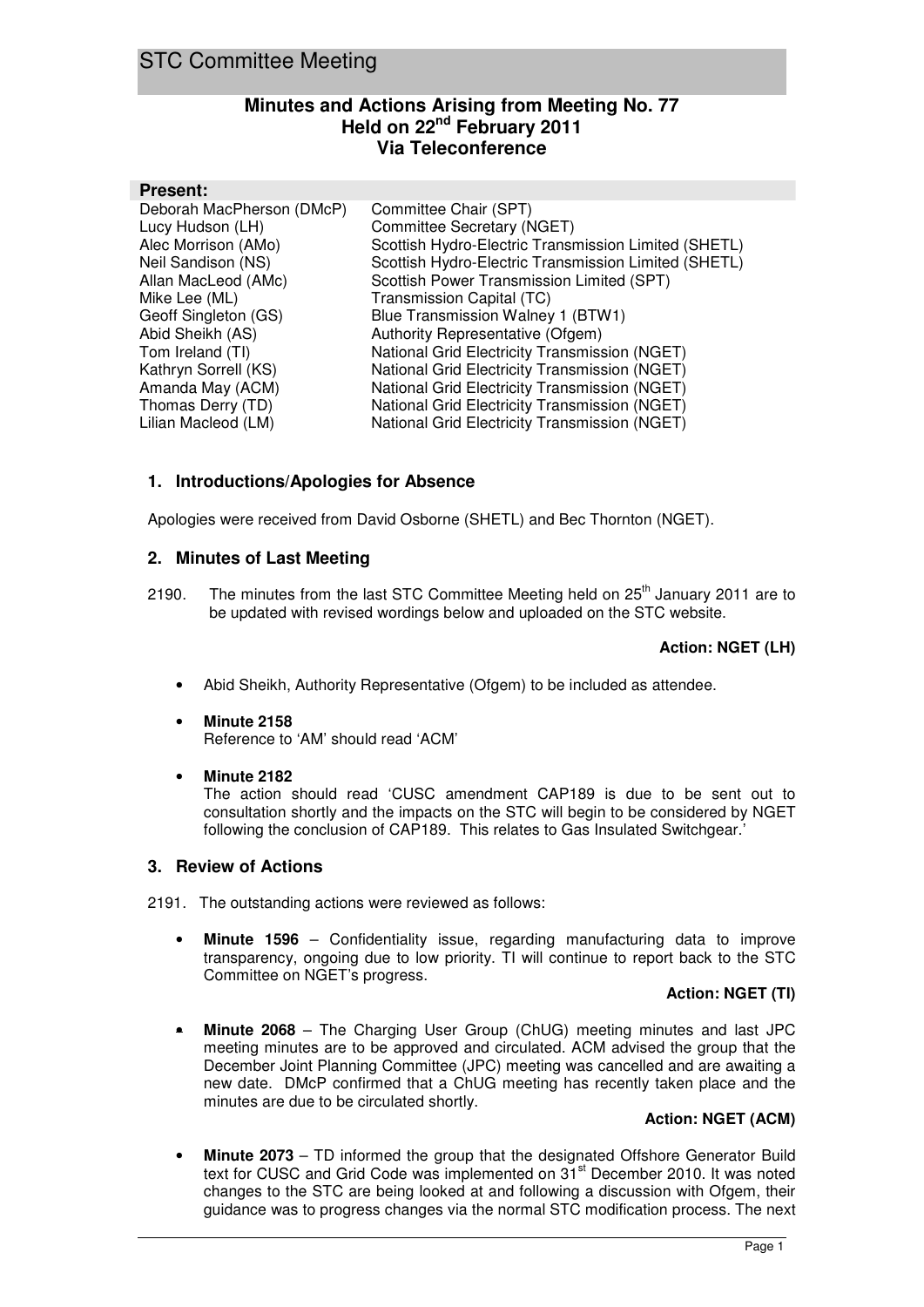steps are currently being determined ahead of the March/April Committee meeting. **Action: NGET (BT/TD)** 

• **Minute 2152** - Action 2059 still stands, AS to speak to Ofgem's technical team to identify the correct measure going forward. AS indicated that there should be no difference in the treatment of Connection points in terms of onshore/offshore. TI to determine if this issue needs to continue to be considered and will feed back to group.

### **Action: NGET (TI)**

• **Minute 2158** - At the November STC Committee meeting ACM noted that NGET are looking at Statements of Works again. ACM confirmed that discussions are ongoing and advised that Ivo Spreeuwenberg (National Grid) is leading this work. TI informed the group that a CUSC paper was going to the CUSC Panel on  $25<sup>th</sup>$  February, and that he would circulate the paper to the STC Committee.

### **Action: NGET (TI)**

All other actions are either completed or were discussed under relevant Agenda items.

## **4. New Amendment Proposals**

2192. There were no new Amendment Proposals.

### **5. Amendment Proposals**

2193. There were no Amendment Proposals.

### **6. Evaluation Phase Reports**

2194. There were no Evaluation Phase reports.

### **7. Proposed Amendment Reports**

### **Proposed Amendment Report CA041**

2195. TD confirmed that the Proposed Amendment Report for CA041 and the accompanying STCP 18-1 had been circulated and that comments had been received from the OFTOs, specifically in relation to a more thorough definition of a TORI and what it contains. TD to propose wording to be included in Section J for agreement by the Committee. The Proposed Amendment Report will then be sent out for consultation on 28<sup>th</sup> February for 10 days.

### **Action: NGET (TD)**

### **8. Amendment Reports**

### **Amendment Report CA039**

2196. In respect of materiality issues, KS advised that it would be difficult to include definitive figures in the report. AS noted that the Authority would like to see more evidence of the benefits of the change in the Amendment Report. KS to speak to Tim Truscott and Ian Gilbert regarding updating of the wording in the Amendment Report, for approval at the March Committee meeting.

#### **Action: NGET (KS)**

2197. AS confirmed to the group that in order to meet the 6 month timeframe for the Assessment and Report phase, the Amendment Report needs to be approved for submission to the Authority at the March Committee meeting.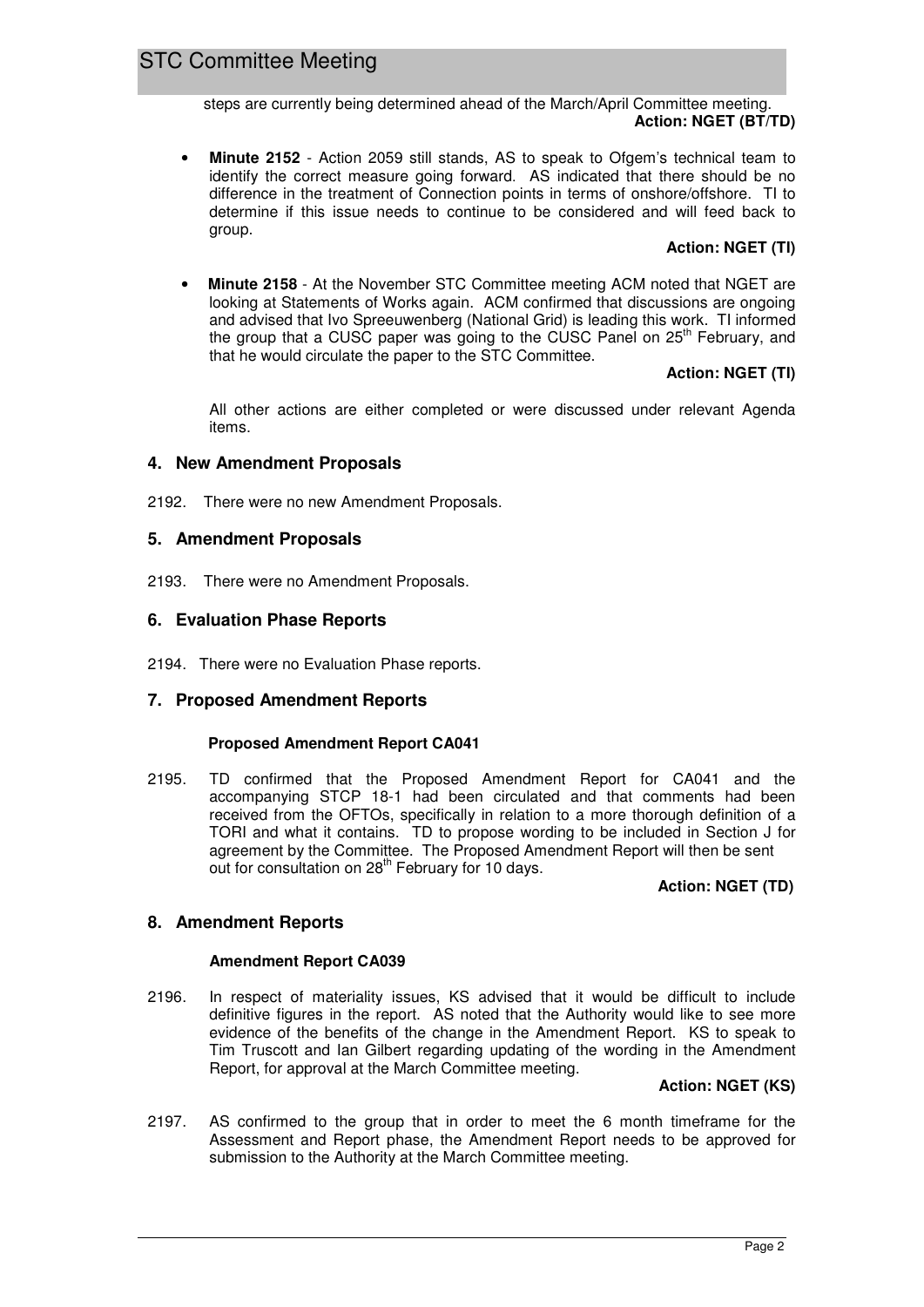#### **Amendment Report CA042**

- 2198. TD confirmed that following the consultation period, four responses had been received and asked the Committee for their views on the next steps.
- 2199. The OFTO reps expressed concern that although they had spoken with Mark Horley, further discussion about the change was required. It was agreed that TI would arrange a face to face meeting between the OFTOs and Mark Horley prior to the next STC Committee Meeting.

#### **Action: NGET (TI)**

- 2200. It was noted that the response from EDF questioned whether there should be some inclusion of Nuclear Site Licence Provisions Agreements (NSLPAs) within Section K of the STC. TD noted that Section K is quite specific towards compliance and that NSLPAs should be satisfied through the connections offer process. It was also noted that the new nuclear framework is still to be decided upon and these elements are likely to be encompassed in those discussions.
- 2201. The Committee noted that CA042 may be coming to the end of its allowed assessment time. TD to confirm submission dates.

**Action: NGET (TD)**

### **9. Pending Authority Decisions**

2202. There were no Pending Authority Decisions.

### **10. Authority Decisions**

2203. There were no Authority Decisions.

### **11. STC Procedures**

2204. ACM confirmed the below STCP Amendment Proposals are still being developed by National Grid and it is planned to circulate the drafts prior to the next Committee Meeting.

**Action: NGET (TI)** 

- **PA059 STCP11-1 Amendment of process for more coordinated outage planning**
- **PA060 STCP11-3 Amendment of process for outage change costing**
- **PA061 STCP16-1 Amendment of process for more coordinated long term outage planning**

#### 2205. **Offshore STCP 19-5 – Transmission Offshore System Compliance Process & Testing**

Dependent on CA042. NGET to arrange the meeting as noted in minute 2060. BT emailed SPT and SHETL asking for attendees for a meeting in January 2011. NGET and SPT have provided names. TI asked SHETL to confirm attendee and AM nominated himself in lieu of another attendee. GS also confirmed he would be happy to attend for the OFTOs.

#### **Action: NGET (BT**)

# 2206. **PA062 – STCP18-1 Connection and Modification Application**

SPT and SHETL confirmed they have no comments. TD advised the group that the draft STCP had been circulated along with CA041. The Committee had no further comments and are happy for it to proceed to sign off.

#### 2207. **PA063 – STCP 21-1 – Offshore Development Information Statement**

 LM advised the group that the STCP had been drafted as a result of the implementation of CA036 in October 2010 and it outlines who is responsible for what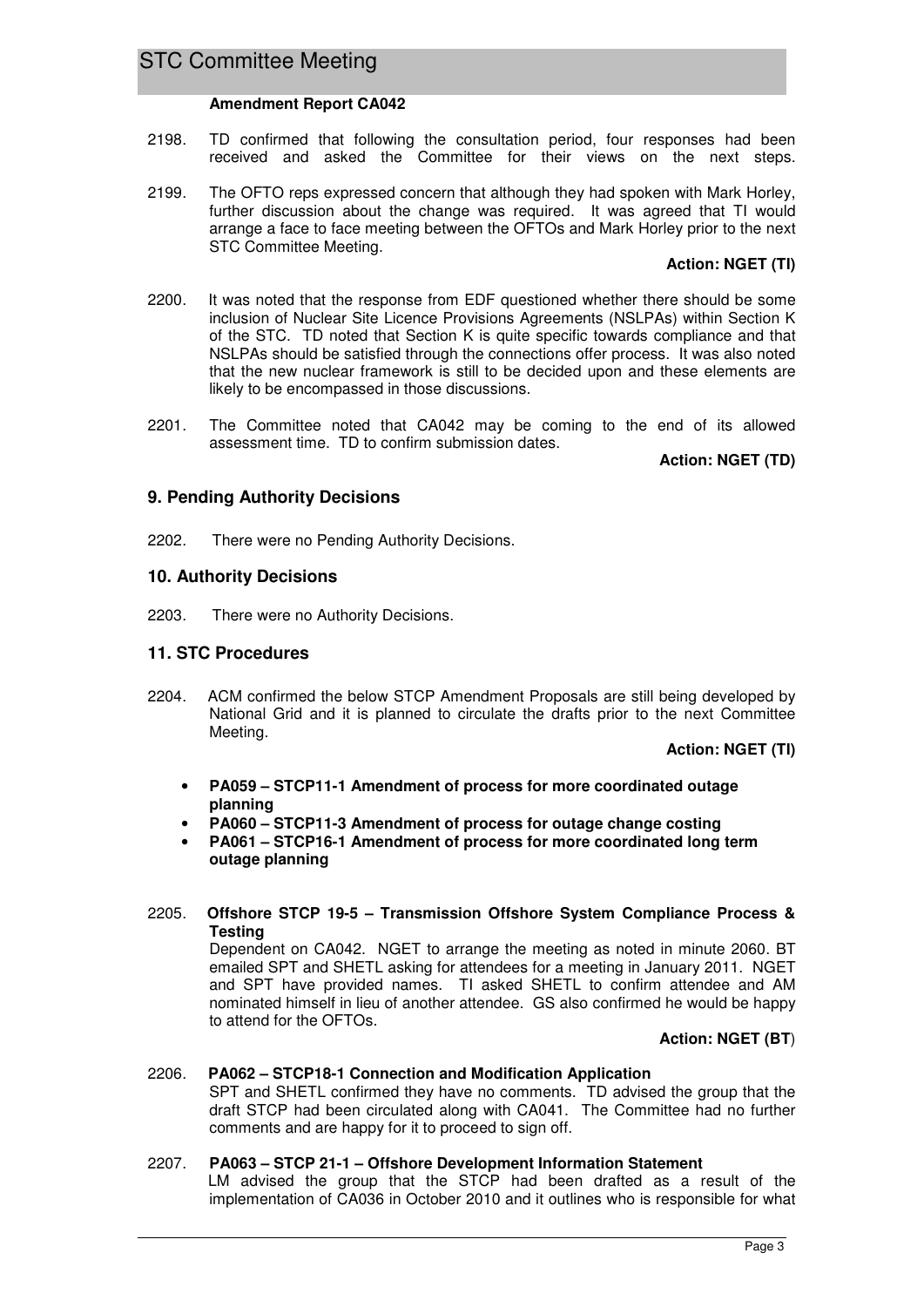in relation to ODIS. LM also highlighted that the procedure had been to JPC and there were no comments.

2208. Due to the delay in issue of the procedure, SPT and SHETL requested additional time to allow the draft to be internally circulated for comment with a view to it being approved at the next Committee meeting.

## **12. Templates**

2209. TD gave a brief overview of the proposed 'industry standard' templates. AS highlighted that there was an omission of the 'Connect and Manage' Applicable Objective. TD to update the relevant documentation to reflect omission. There were no further comments and the Committee agreed for the templates to start being used.

**Action: NGET (TD**)

## **13. Party Representation Clarification**

2210. TD gave an overview of the issues regarding the use of the term 'party' in the STC. The Committee agreed they were happy for TD to develop a paper in preparation for the next meeting.

#### **Action: NGET (TD**)

## **14. Offshore Regime**

2211.AS confirmed that Ofgem had circulated a note regarding the latest Offshore update. There were no further comments from the Committee.

## **15. Code Governance Review and STC**

- 2212. TI advised that in respect of impacts of the Code Governance Review on the STC, there were 4 proposals being developed as follows:
	- Send Back
	- Significant Code Review
	- Self Governance
	- Role of Code Administrators and Code of Practice

### **16. European Third Package**

2213.AS confirmed that Ofgem had circulated a note on the latest European Development. This was issued in response to questions and concerns raised at the various code panels at which Ofgem presented on the EU code development process last month. There were no further comments from the Committee.

### **17. Impact of Other Code Modifications**

2214.TI highlighted an issue which had been raised at the GCRP regarding Maintenance Standards Connection Condition 7.7, which may have consequential changes for the STC. TI to circulate original paper to Committee.

**Action: NGET (TI**)

# **18. Reports from Sub Committees**

2215. None

### **19. Any Other Business**

- 2216. KS informed the group that, due to going on maternity leave, March would be her last month as STC Rep, and advised that Audrey Ramsey would be taking over this role. KS suggested that both she and Audrey attend the March STC Committee meeting and from April, Audrey would take over. The Committee agreed.
- 2217. TI mentioned that the next meeting was being held at 9am in Warwick to coincide with the bilateral meeting and asked if anyone would like to attend in person.